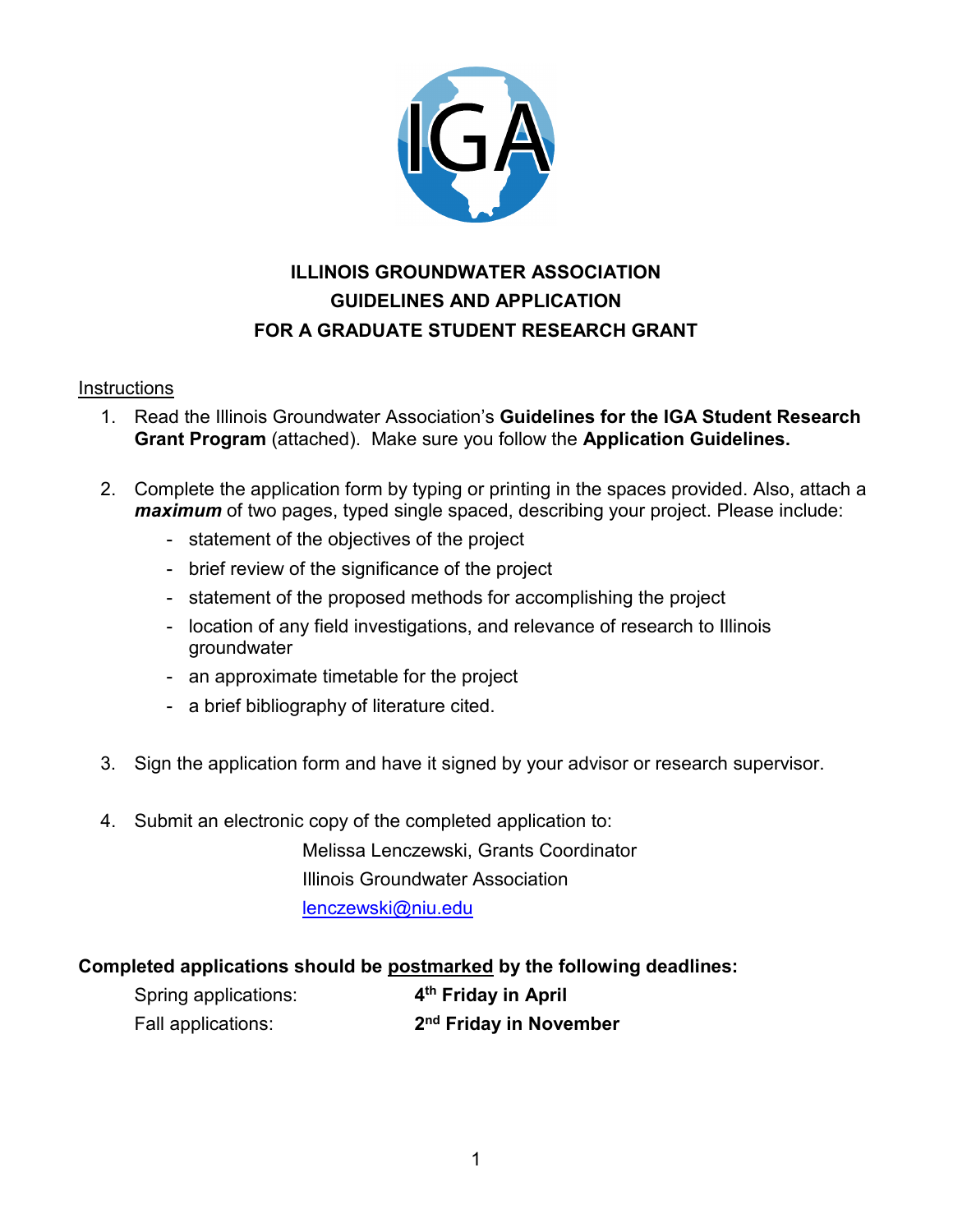## **ILLINOIS GROUNDWATER ASSOCIATION Guidelines for the IGA Student Research Grant Program**

The Illinois Groundwater Association (IGA) makes available several small grants annually to help support student research into groundwater in Illinois. The purpose of the grant program is to advance the knowledge of groundwater resources in Illinois by:

- a) Supporting research into groundwater in Illinois or relevant to Illinois at a level at which IGA support can be significant
- b) Encouraging the training and development of students as future groundwater professionals;
- c) Encouraging the involvement of students in the goals and activities of the IGA.

Awards will be made on the basis of student applications, which are competitively evaluated. Applications will be evaluated for the scientific merit of the proposed work, the completeness of the proposal, the capability of the student investigator, and the reasonableness of the requested funding relative to the proposed work. The number and size of the awards will be at the discretion of the IGA Executive Committee. Individual awards up to \$1000 will be considered.

### **Eligibility**

Any graduate or undergraduate student registered for full or part-time study at an accredited college or university in the State of Illinois is eligible to apply for an IGA Research Grant. Applications for research conducted in Illinois are preferred but applications for research relevant to Illinois groundwater are also acceptable. Students are not required to be members of IGA. Students can apply only once per year, but may submit applications in consecutive years. Students may not receive more than one IGA Research Grant during the course of study for the same degree. For example, a student receiving an award for undergraduate research is not eligible for another undergraduate research award, but is eligible for an award for research toward a higher degree. Previous IGA grant awardees can be reviewed at the IGA website- http://www.illinoisgroundwater.org/sgrants.html

### Procedure

The Executive Committee of the IGA shall announce requests for student applications for an IGA Research Grant as follows:

- a) By email (guidelines, instructions, and application form) to the chairs of departments with known geology, earth science, geography, civil engineering, and other groundwaterrelated programs in colleges and universities in Illinois
- b) In the IGA newsletter sent to IGA members (by e-mail).
- c) At IGA meetings.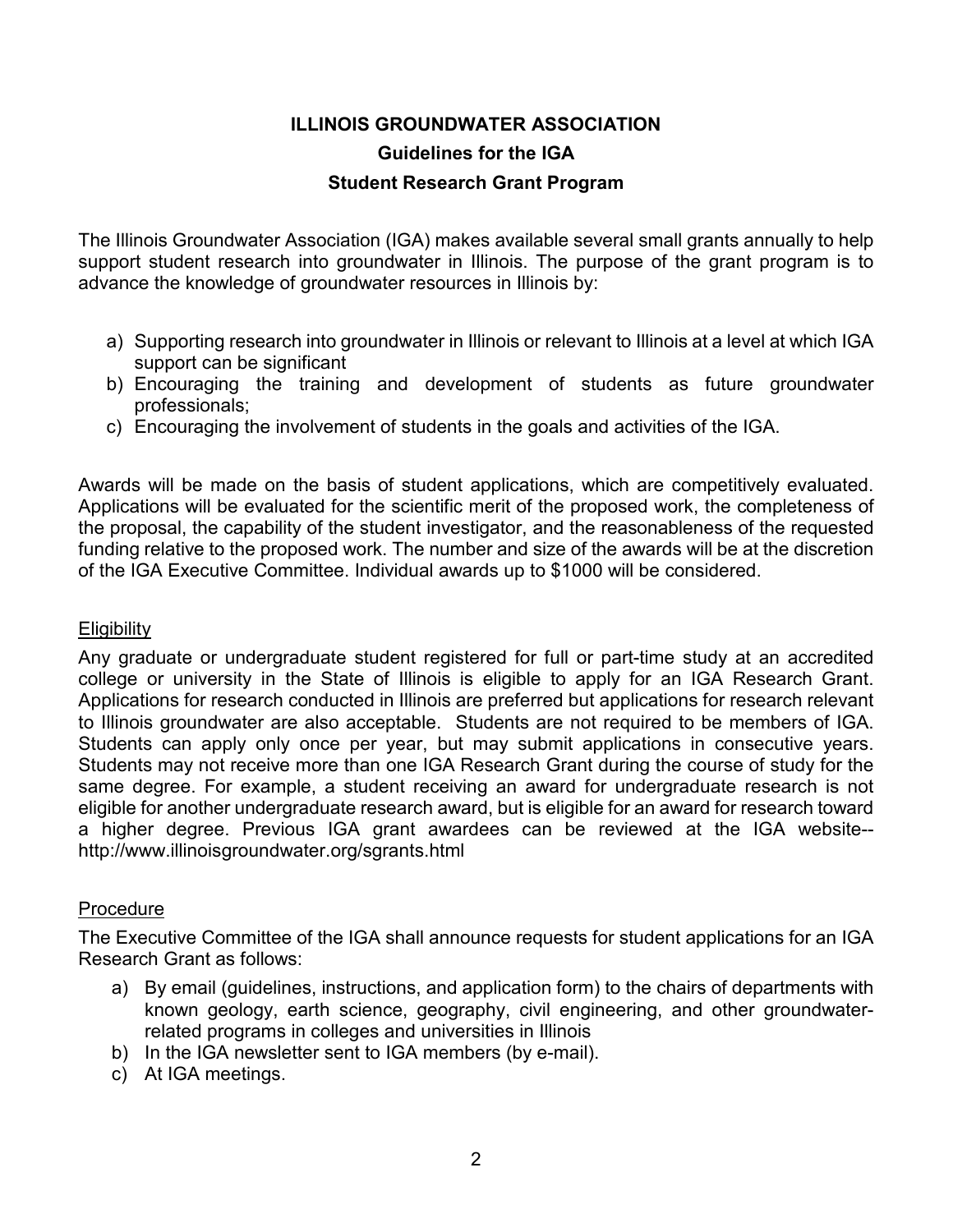Awards will be made at the discretion of the Executive Committee of the IGA according to funds available. A member of the Executive Committee who is a relative, advisor, or research supervisor of a student applicant may offer comments and recommendations concerning the application, but may not vote on the distribution of awards. Awards shall be made without consideration of the gender, religion, race, or ethnic background of the students. Recognizing the differences in ability and experience between undergraduates and graduate level students and in the scope and costs of their research, the Executive Committee will evaluate undergraduate and graduate applications separately and will try to award grants in each category. However, there shall be no maximum or minimum number of awards in either category, and the Executive Committee may refrain from making any award at all.

#### Application Guidelines

Applications should be concise and informative, and should define a research problem for which adequate preparation has been made. Each application should include a description of the research strategy to be used to solve a problem through field or laboratory work, an estimated budget of reasonable expenses, and a statement of other funds available for the research. It is recognized that many student research projects operate on a combination of small grants like the IGA Student Research Grant. However, *large* amounts of other funding (e.g., a professor's major research grant) may lower the ranking of a project in the final evaluation of the applications.

The grants are to be used for expenses related to groundwater research in Illinois or relevant to Illinois. Appropriate expenses include travel and maintenance in the field, materials and supplies, purchase of equipment that is otherwise not available to the student, and cost of laboratory analyses that the student would not normally be able to conduct personally. Funds shall not be used for general living expenses at the student's home or institution, for purchase of equipment that should normally be available to the student, for payment to others to conduct work (such as typing, drafting, or routine laboratory analysis) that the student could reasonably be expected to perform personally, for general expenses of preparing theses, or for travel to professional meetings.

#### Award Procedure

The applications will be reviewed and awards decided within 4 to 6 weeks after the application deadline. The awards will be made by a single check to each recipient and should be used only for the purposes stated in the application. By the first day of February following receipt of the award, the student shall submit to the IGA Executive Committee a brief report of the research conducted, a brief accounting of the expenses paid with the award (no receipts are necessary), and an abstract that will be included in the IGA newsletter. Any unused funds shall be returned to the IGA. If the student is unable to conduct the proposed research, the Secretary of the IGA shall be notified in writing and the IGA Executive Committee will determine if an extension of time shall be granted or if the funds shall be returned to the IGA.

Students should present their research at an appropriate IGA meeting after the substantial completion of their project. Typically, this would be the Spring or Fall meeting in the calendar year after receiving the award.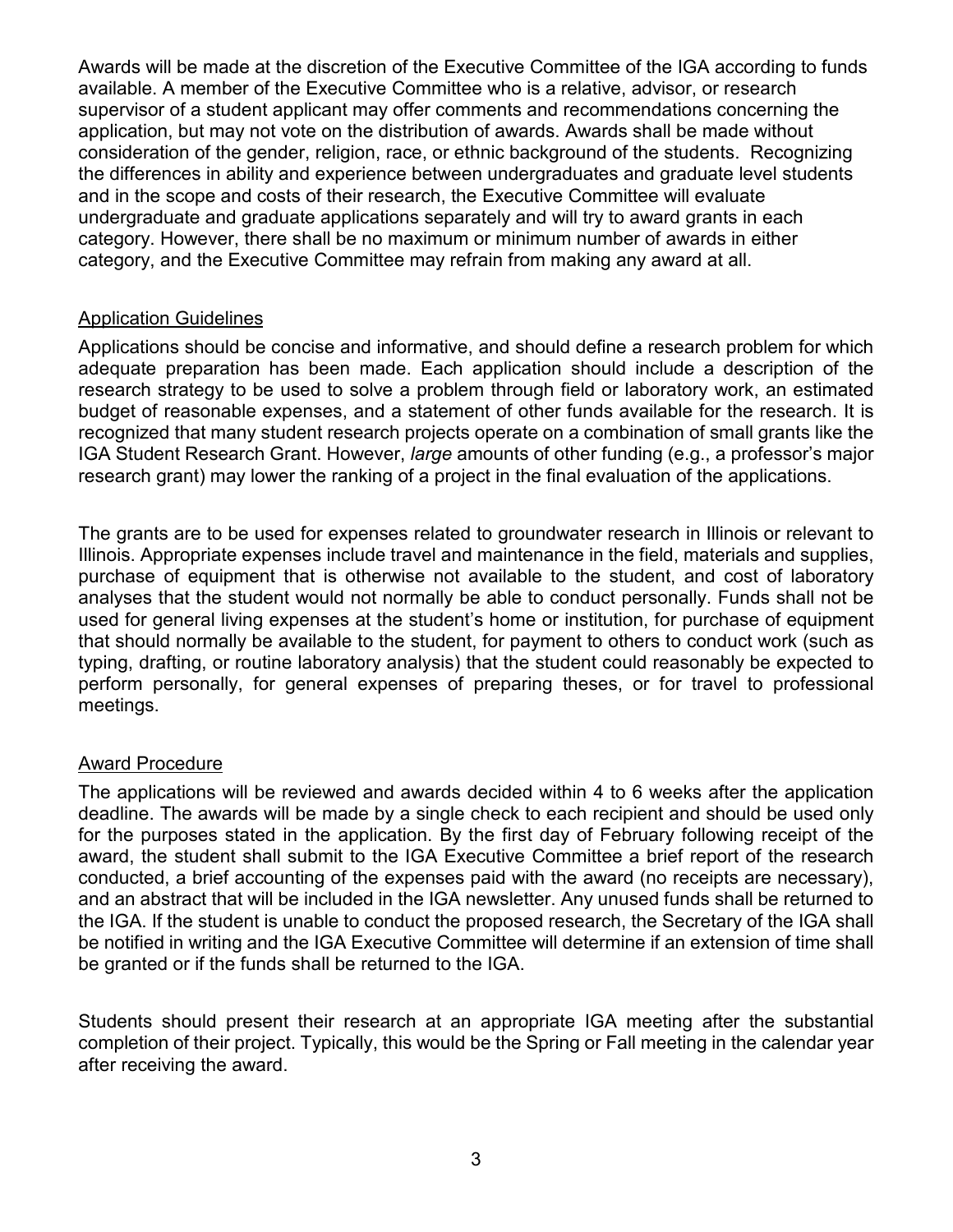| <b>Illinois Groundwater Association</b>                                          |
|----------------------------------------------------------------------------------|
| <b>Graduate Student Research Grant Application</b>                               |
|                                                                                  |
|                                                                                  |
|                                                                                  |
|                                                                                  |
|                                                                                  |
|                                                                                  |
|                                                                                  |
|                                                                                  |
|                                                                                  |
|                                                                                  |
| (at which you are currently a student)                                           |
|                                                                                  |
|                                                                                  |
| Expected completion date: __________________ Major Field: ______________________ |
|                                                                                  |
| Signature of Student:                                                            |
| Advisor Name, Department Address, Phone, and Email:                              |
|                                                                                  |
|                                                                                  |
|                                                                                  |
|                                                                                  |
|                                                                                  |
|                                                                                  |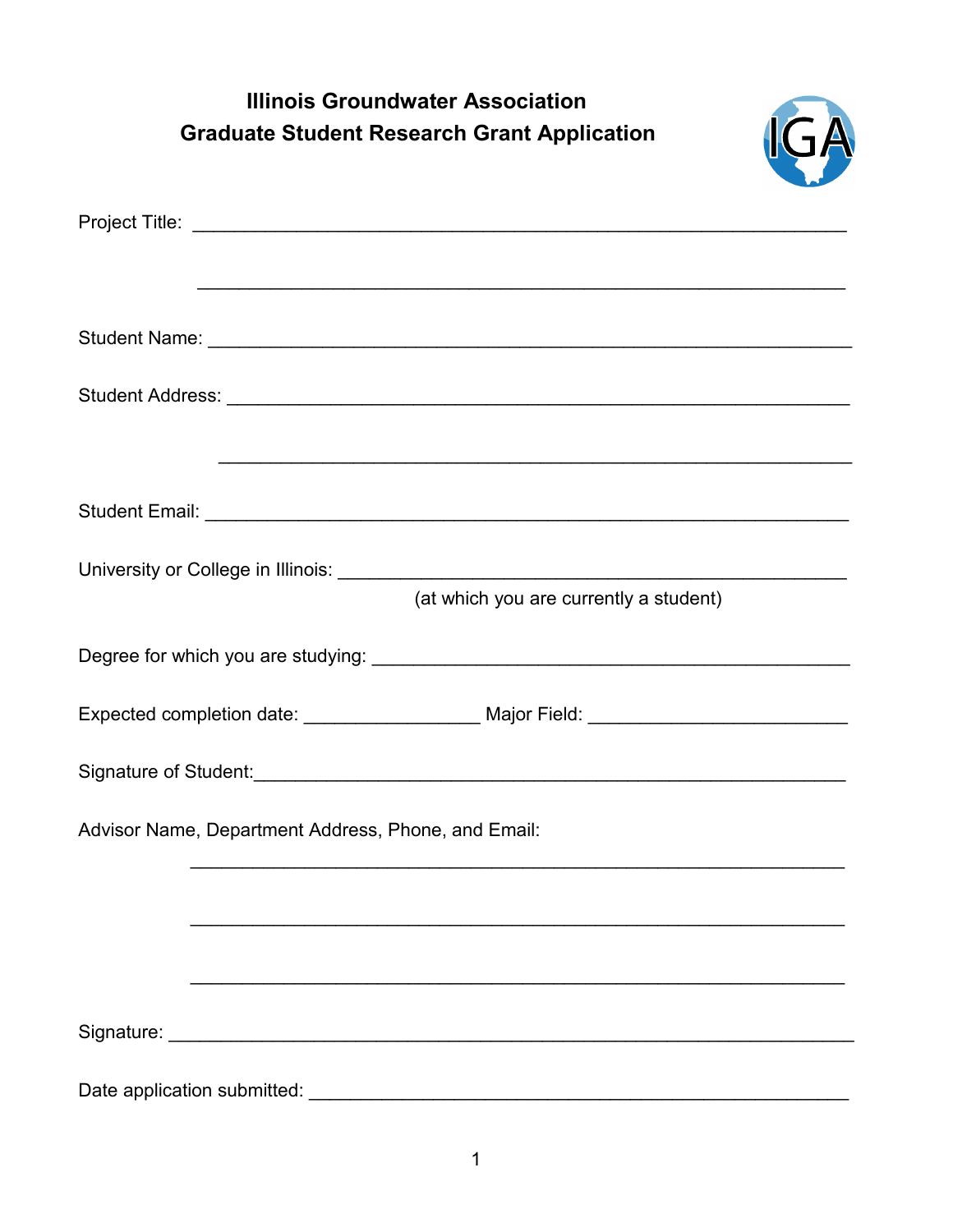# **Illinois Groundwater Association Graduate Student Research Grant Application**



**Description of Research:** Please attach a brief description (2 pages or less) of the research to be conducted, including objectives, significance, methods, location of any field or laboratory work, relevance of this research to Illinois groundwater, timetable and bibliography.

**Budget**: List and (if not obvious) briefly explain the need for each major item or category for which IGA support is requested. See Application Guidelines for what sort of items or expenses are acceptable.

| Category/Item and Need          | <b>Amount Needed</b> | Amount Requested<br>from IGA |
|---------------------------------|----------------------|------------------------------|
|                                 |                      |                              |
|                                 |                      |                              |
|                                 |                      |                              |
|                                 |                      |                              |
|                                 |                      |                              |
|                                 |                      |                              |
|                                 |                      |                              |
|                                 |                      |                              |
|                                 |                      |                              |
|                                 |                      |                              |
| Total amount requested from IGA |                      |                              |